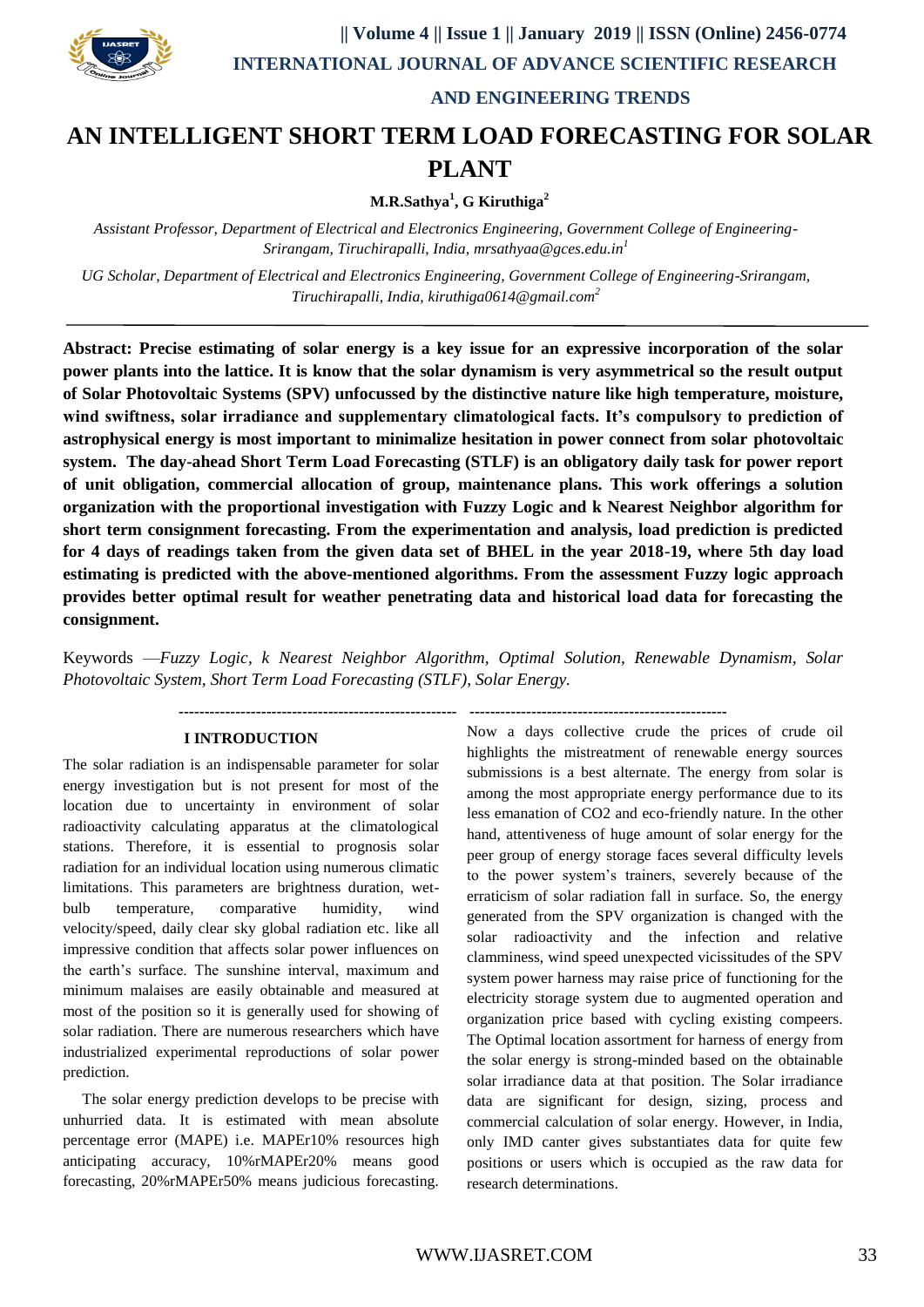

# **AND ENGINEERING TRENDS**

Forecasting is described as the prediction of next future trends data by examining historic previous year or month data. Due to renewable sources like solar supremacy changes with time, atmospheric infection, solar radiations, wind speed/velocity, moisture, etc., experimenting and predicting output gain by solar is an indispensable part. It is the fact that final output solar power is asymmetrical in behaviour, so that to assimilate this final output of generation with the grid or to consume distribution generation (DG), proper energy administration system is needed. Now a day numerous numbers of applications can be employed for short term solar energy calculation such as physical approaches, statistical methods and artificial intellect methods among this three group of method reproduction intelligence approaches are widely used.

## **II REVIEW OF LITERATURE**

In power system load forecasting is very significant part of energy management system for process and planning purpose. Load forecasting means that the methods for predication of electrical load [1]. Load forecasting is integral and fundamental process in the planning and procedure of electric energy organization system [2]. In power structures the next day's supremacy group must be programmed every day, day ahead Short-term load forecasting (STLF) is a compulsory daily task for power communication. In a power system network short term load predicting play important in non-competitive to renewable dynamism system[3].STLF is also used for prevention of congestion, in reduce occurrence of apparatus of failure. STLF is a very useful tool for basic group scheduling functions, measuring the safekeeping of power system at any time, timely correspondent information [4]. The types of prediction are classified into three groupings Short-term predicting, Medium-term predicting and Long-term predicting. In this paper, it is discussed about short term load predicting where short term predicting is limited to less than one month gaining [5].

Load forecasting is very significant in part of the electric industry for the decontrolled market. It has many of the application in energy acquiring and generation, substructure development. Load forecasting is also significant for energy supplier and electric energy group, transmission, circulation, and markets [6]. There are so many techniques used for short term load predicting. Time series, multiple linear deterioration and expert system are used for short term load predicting. The time series method indulgences the load pattern as a time sequence signal with known recurrent, inadequately and daily periodicities [7]. The difference between forecast and actual load is measured as a stochastic process. This model uses the historical load data for extrapolation of future loads [8]. It is a non-weather

sensitive approach. The main difficulty of this type model is large quantity of data needed and difficulty is high. Regression model derive lined models [9] [10] for the scheme load. This type of modelling method is habitually divided into smaller section and this type of model built in each subdivision of such as season day or week. This fuzzy logic approach is applied for the short term load predicting using weather data, such as illness, humidity, wind speed etc. The practiced system approach is a rule-based method for load predicting, using the logic of a power system operator to develop calculated equations for forecasting. The main disadvantage of these approaches is knowledge achievement [11][12].

# **III DATA COLLECTION AND NORMALIZATION**

In Bharath Heavy Electricals Limited (BHEL) collected data for short term solar energy prediction from January to March. The data sheet for solar irradiance of month September has been used. So, it can forecast short term solar energy for 1hr gaining as shown inTable-1.1.Collected Data for 1hrs gaining here, it take the following input variables (solar irradiance in W/m2) i.e. month, day, hour, days of the week, holiday, power and temperature for 4 days and output i.e. based on 4 days of power and temperature, 5th day energy is predicted. Again normalized the above statistics both input and output standards in between the range 0.1 to 0.9 to avoid any conjunction problem which may occur during rule development.

| TABLE 1.1 SAMPLE DATA FOR LOAD FORECASTING IN |
|-----------------------------------------------|
| <b>SOLAR PV CELLS</b>                         |

| <b>Mont</b><br>h | Da<br>y      | Hou<br>r       | Day<br>s of<br>wee<br>$\bf k$ | Holid<br>ay      | Powe<br>r   | <b>Temperat</b><br>ure |
|------------------|--------------|----------------|-------------------------------|------------------|-------------|------------------------|
| $\mathbf{1}$     | 1            | $\mathbf{1}$   | $\overline{7}$                | 0                | 54.54<br>48 | 19.0000                |
| $\overline{1}$   | $\mathbf{1}$ | $\overline{2}$ | $\tau$                        | $\boldsymbol{0}$ | 52.38<br>98 | 18.8500                |
| $\mathbf{1}$     | $\mathbf{1}$ | 3              | $\tau$                        | $\boldsymbol{0}$ | 51.63<br>44 | 17.8650                |
| $\mathbf{1}$     | $\mathbf{1}$ | 4              | 7                             | $\boldsymbol{0}$ | 51.55<br>97 | 17.2800                |
| $\mathbf{1}$     | 1            | 5              | 7                             | $\boldsymbol{0}$ | 51.71<br>48 | 15.9182                |
| $\mathbf{1}$     | 1            | 6              | 7                             | 0                | 52.68<br>98 | 16.2400                |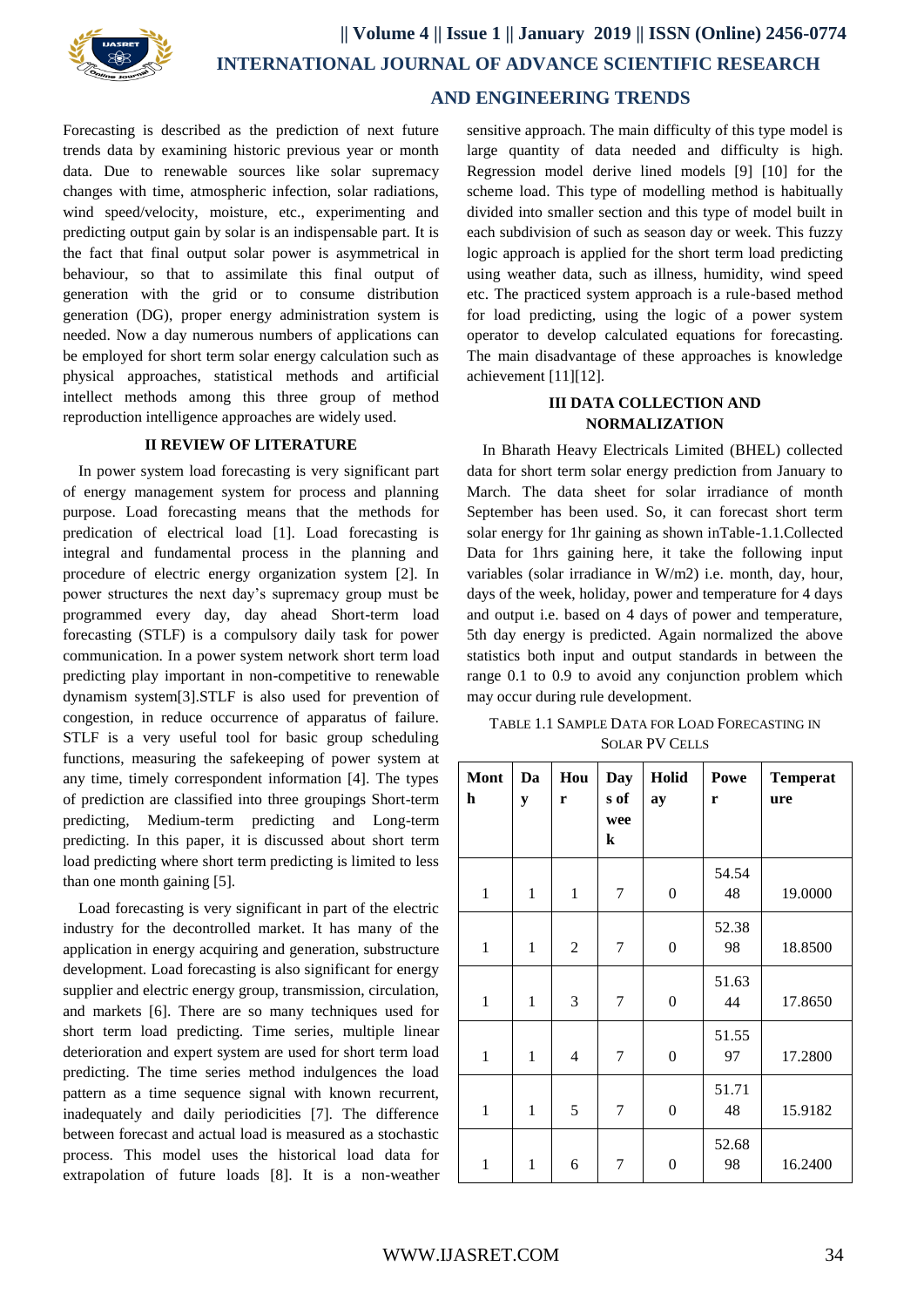

**|| Volume 4 || Issue 1 || January 2019 || ISSN (Online) 2456-0774**

 **INTERNATIONAL JOURNAL OF ADVANCE SCIENTIFIC RESEARCH** 

| $\mathbf{1}$ | 1            | $\overline{7}$ | $\overline{7}$   | $\overline{0}$   | 55.34<br>10 | 17.5250 |
|--------------|--------------|----------------|------------------|------------------|-------------|---------|
| $\mathbf{1}$ | $\mathbf{1}$ | 8              | $\boldsymbol{7}$ | $\overline{0}$   | 57.95<br>12 | 17.2350 |
| $\mathbf{1}$ | $\mathbf{1}$ | 9              | $\boldsymbol{7}$ | $\boldsymbol{0}$ | 62.38<br>44 | 18.1500 |
| 1            | 1            | 10             | $\tau$           | $\overline{0}$   | 66.29<br>62 | 19.3000 |
| $\mathbf{1}$ | $\mathbf{1}$ | 11             | $\tau$           | $\overline{0}$   | 67.94<br>79 | 21.0316 |
| $\mathbf{1}$ | $\mathbf{1}$ | 12             | 7                | $\boldsymbol{0}$ | 68.40<br>49 | 22.0650 |
| $\mathbf{1}$ | $\mathbf{1}$ | 13             | 7                | $\overline{0}$   | 67.49<br>61 | 23.0000 |
| $\mathbf{1}$ | $\mathbf{1}$ | 14             | 7                | $\mathbf{0}$     | 66.20<br>13 | 24.1000 |
| $\mathbf{1}$ | $\mathbf{1}$ | 15             | $\tau$           | $\overline{0}$   | 64.95<br>40 | 24.2350 |
| $\mathbf{1}$ | $\mathbf{1}$ | 16             | 7                | $\boldsymbol{0}$ | 65.88<br>97 | 25.0000 |
| $\mathbf{1}$ | 1            | 17             | $\boldsymbol{7}$ | $\boldsymbol{0}$ | 74.92<br>03 | 24.9700 |
| $\mathbf{1}$ |              |                |                  |                  | 76.44       |         |
|              | $\mathbf{1}$ | 18             | $\boldsymbol{7}$ | $\boldsymbol{0}$ | 34          | 24.8300 |
| $\mathbf{1}$ | $\mathbf{1}$ | 19             | $\boldsymbol{7}$ | $\boldsymbol{0}$ | 74.28<br>72 | 24.8650 |

 **AND ENGINEERING TRENDS**

# **IV FUZZY LOGIC AND KNN APPROACH FOR LOAD FORECASTING**

## **4.1 Basic Fuzzy Logic**

The main objective is to develop the model that could help to read out the accepted language process. Generally it replace the multi-valued logic to the dualistic 0/1 logic. Due to the nature of Fuzzy method .i.e., It is quite different from traditional approaches. The fuzzy logic model used the condition where, the probabilistic or deterministic data model do not suitable for singularity of the realistic report in the study. In Fuzzy logic in its place of subjects and verbs, fuzzy operatives and fuzzy sets are used to make the expressive sentences to be described as condition statements i.e., IF-THEN declarations and it contains certain rules. Also, fuzzy logic has been used as an average method in various applications such as demonstrating solar radiation at the earth superficial. Fuzzy logic comprises several steps for basic conformation like Fuzzification, Regulation base, Decision manufacture logic and Defuzzification.

*Fuzzification*- It helps to amount the input variable values. Fuzzification plays a major role as it incomes function of fuzzification that helps to translates input into crisp values that means transmute scale mapping the variables input range of values into individual universe of dissertation.

*Rule Base*- It is also known as information base or the combination of data base and philological control rule base. The rule base provides compulsory definition that could be used as to describe fuzzy data, FLC, linguistic control rules and scheming.

*Rule Decision Making Logic*- Decision manufacture logic also refer as the Kernel of a fuzzy logic supervisor and it can also be able to read of pretending human decision to concepts of fuzzy. It has concluding fuzzy control actions involving fuzzy insinuation and the rules of implication in fuzzy logic.

*Defuzzification*- Defuzzification of fuzzy value means a scale plotting which converts the range of standards of input variables to crisp output. Let us take K be widespread set. Consider the characteristic occupation of a subset of universal set Z. Then take its values in the two part set {0, 1}. So,  $(k) = 1$ , if k is Z and zero then the range of fuzzy set Z values as interval {0, 1}. Here, is known as involvement function and (k) is called as grade relationship function of k in Z. The adaptation between association and nonmembership is gentle rather than unexpected. The connection and union of two fuzzy subsections Y and Z, K having association function respectively then it can be

Totally it contains 8017 data. Normalization of data is done conferring to the below expression:-

$$
Ls = \frac{Y \max}{L \max} - \frac{Y \min}{L \min} (L - L \min) + Y \min
$$

Here, L represents the definite measure data, L refers to mounted data which is used as input to the net, Lmax represents the specific data set of supreme value, Lmin represents the specific data set of smallest value, Ymax and Ymin higher limit (0.9) and lower limit (0.1) correspondingly of standardization range.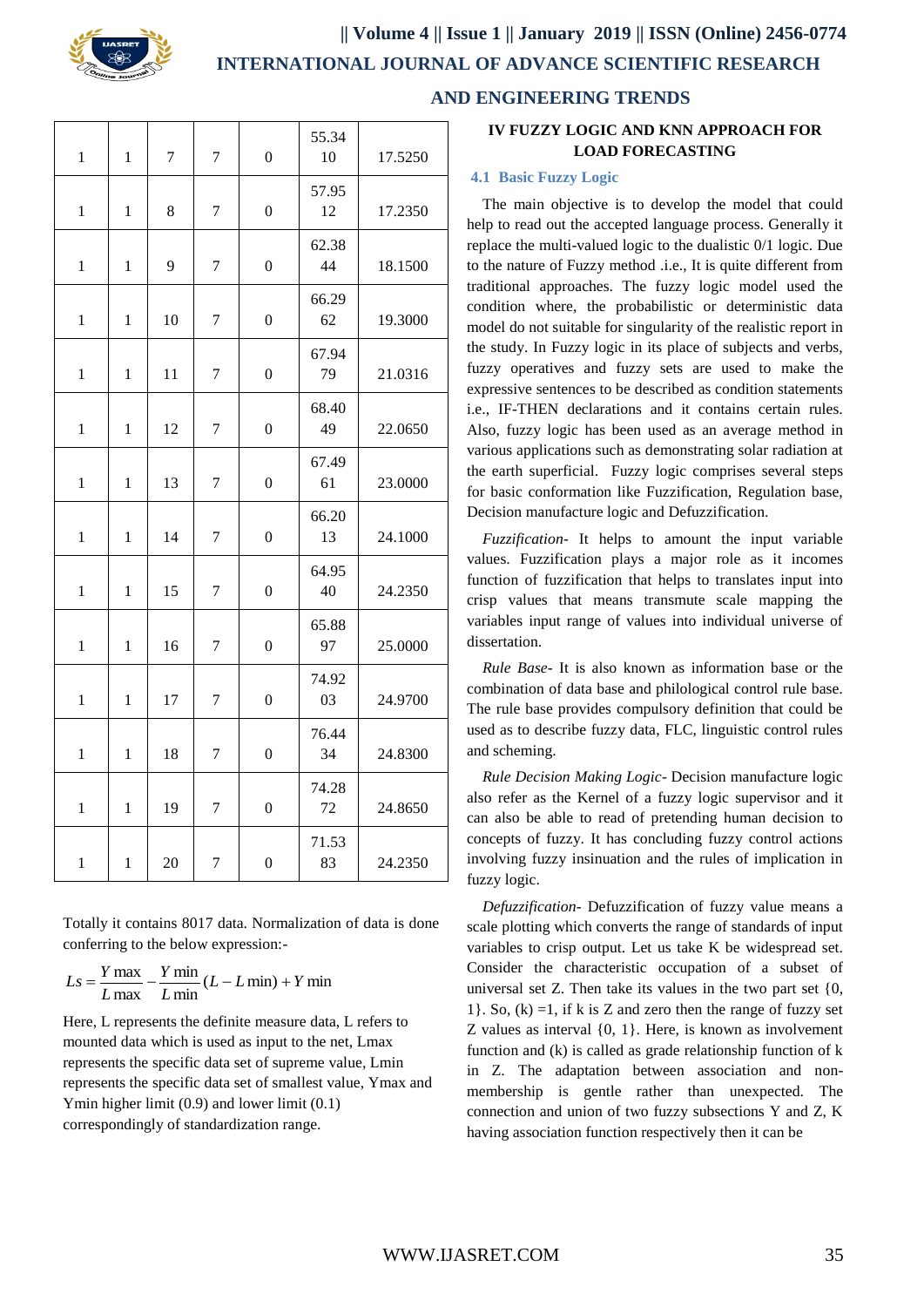

articulated as Connection:  $(k) = min$  [,  $(k)$ ] (1) Union:  $(k)$  $=$  max  $[(k), (k)]$  (2) Fuzzy logic methods, the input variables value can effortlessly mapped to an output space by follows the vague perceptions like as fast runner, hot withstand, solar radioactivity, wind speed, relative clamminess etc.

#### *4.2 kNN FORECAST*

All the variables labelled in the previous sub-sections were calculated for every data point in the 3 datasets. The features are collected row-wise into matrices, in which each row resembles to a different time imprint. There are 18 matrices in complete, 6 from the irradiance statistics, and 12 from the sky imageries. The kNN forecast is computed using the features accumulated in the matrices in a two-step procedure. In the first step we compute the detachment between the variables for the new dataset (the optimization or the challenging sets) and the features in the historic dataset.

#### *4.2.1 KNN Optimization*

To acquire the kNN forecast from the algorithm labelled above several strictures need to be specified:

- 1. The number of adjacent nationals, K2 {1, 2, /, 150}.
- 2. The set of features S, i.e., which topographies are used in the search for the adjacent neighbours. The set of selected features can encompass the same feature twice but with dissimilar lengths. In this context the GHI backward regular from 5 min to 30 min, for instance, is considered a different mutable than the GHI backward average from 5 min to 60 min. The dissimilar lengths are considered through the Ni. It is significant to leave this parameter free as it is likely that some distances will be more appropriate than others for dissimilar forecast horizons.

## **4.2.2 Prediction Intervals**

The algorithm described above revenues a single value (or point forecast), but it provides enough material to also compute Prediction Intervals (PI). Popular approaches to quantify PIs often rely on the supposition of ordinariness, but in this case such supposition is not always true. For example, whenever the irradiance methods its natural limits, the circulation of possible outcomes will tend to unequal distributions such as the gamma, or the exponential distributions. The previous subsection showed that cumulative the number of candidates for the kNN algorithm resulted in higher prediction skills. This fact shows that the length and data circulation in the poll of contenders affects the outcome of the kNN forecast model. In order to study this consequence we have computed the kNN using successively larger fractions of all the available data (ancient data plus the challenging data).

To test the heftiness of the forecast procedure the training data was selected arbitrarily. This process was repeated 10 times for each portion of the total training data. The dots show the standards for all the runs and the colour bands show the individual ranges. In all cases there is very little excessive length higher than 60%. This fact explains why in the preceding section the inclusion of testing data in the pool of adjoining neighbour's candidates resulted in small enhancement. The values change very little with exercise length, varying at most 2% from the smallest exercise length to the largest. Additionally the narrow width of the colour bands shows that the kNN results are not very affected by the randomness in the exercise data, which demonstrates the heftiness of the procedure.

#### **4.3 Proposed Work Block Diagram:**

As shown in Fig 1 the initial forecasting of irradiance is performed using the fuzzy and kNN algorithm and the output of both models are compared for forecasting the short term irradiance.

Due to ambiguous climatic conditions prediction of solar radiation and complex regression model predicting solar is very difficult. But using fuzzy techniques such type of regression problems are sorted out. The results obtained from fuzzy logic shows percentage error within 5% of permissible limit.

Furthermore, solar energy prediction would be helpful in smart grid applications too.



Fig. 1.Block Diagram of Proposed Work

## **V RESULT AND DISCUSSION**

The performance of a load predicting system based on this fuzzy logic and kNN methodology is established using data from Trichy-BHEL for dissimilar day types is used for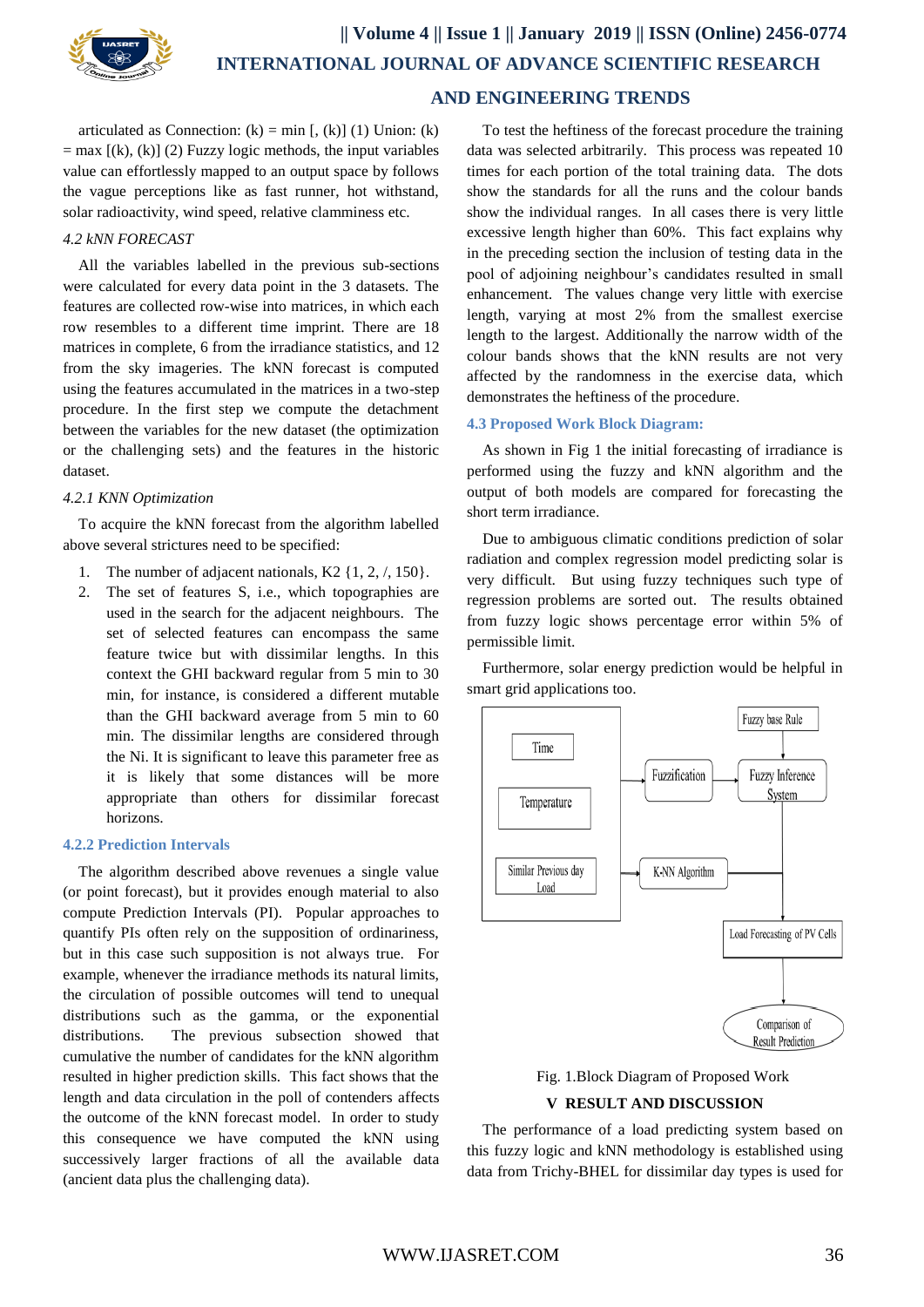

# **|| Volume 4 || Issue 1 || January 2019 || ISSN (Online) 2456-0774 INTERNATIONAL JOURNAL OF ADVANCE SCIENTIFIC RESEARCH AND ENGINEERING TRENDS**

exercise and load predicting. Real time data that includes ancient hourly load demand over a week, and climate data in terms of infection, humidity, wind speed, is collected from Trichy district. Based upon the above-mentioned algorithms, both of them are associated with same data as input. From that assessment Fuzzy logic provides better solution for foreseeing load in PV cells. The investigational results are shadowed and shown from Fig. 2 to Fig. 5.



Fig. 2.Process of Loading input Data for prediction



Fig. 3.Predict Load forecasting for the given Hour and Temperature



Fig. 4.Predicted result for load forecasting for given input



Fig. 5.Result Comparison for Load forecasting

## **VI CONCLUSION**

In solar power submissions, solar energy predicting plays a vital issue because solar power is changeable in nature and it depends on several climatological limitations. So, considering the above fact and ppossession in view the aforesaid, general Fuzzy based model and kNearest Neighbour model presentations are compared for short term solar energy estimate. From the proposed system Fuzzy Logic has effectively predicted the global solar radiation and then becomes exploit preferably for any design of adaptation solar energy application. The Fuzzy logic model shows better results in assessment with its kNN comparison of forecasting. The evaluation results of solar radiation shows an important improvement in statistical limitations and depicts better accuracy than other models. Therefore, the precise forecasting of the load is an indispensable element in power system. Economy of processes and control of power systems may be quite delicate to predicting errors.

In future work the mean absolute proportion error in the forecasting the load can even be dropped if a large and accurate exercise data is used to train fuzzy logic model. The Absolute Percentage Error (APE) can be concentrated by increasing the number of involvement function and by using the trapezoidal, Gaussian bell involvement function. Further by using other artificial astuteness technique like Artificial Neural Network, Genetic Procedure, can be concentrated.

#### **ACKNOWLEDGMENT**

The authors wish to thank the authorities of Government College of Engineering, Srirangam, Tiruchirapalli, Tamilnadu, India and Bharat Heavy Electricals Limited(BHEL), Tiruchirapalli, Tamilnadu, India for the facilities provided to prepare this paper.